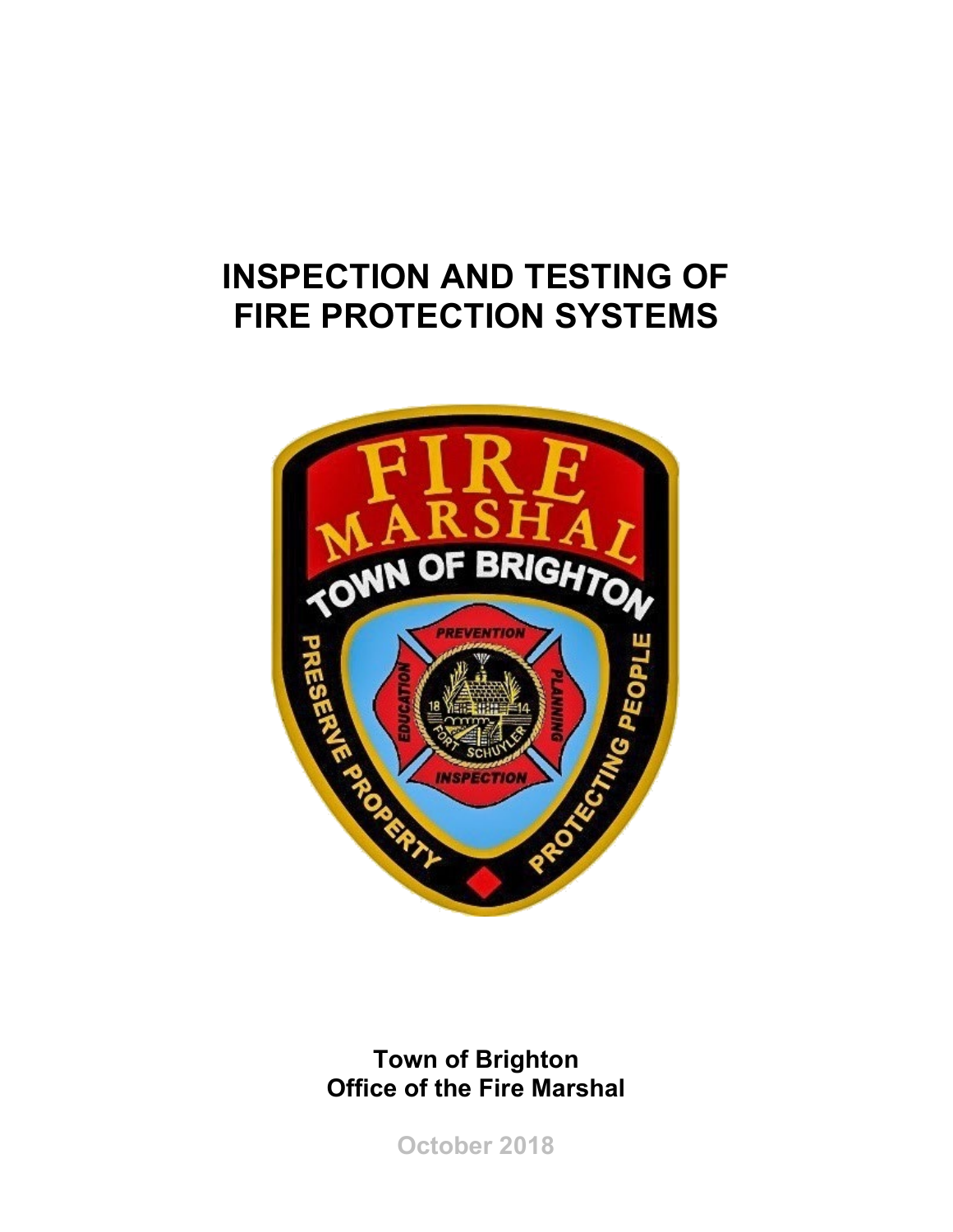### **Inspection and Testing of Fire Protection Systems Requirements**

#### **Code Requirements**

The Fire Code of New York State (FCNYS) provides the major requirements which dictate when a fire protection system is required to be installed within a premise. These requirements vary widely and include the size of the structure; construction materials used and even the anticipated occupant use (business office versus high-piled storage of flammable products) within the structure.

A fire protection system is defined in the FCNYS as "Approved devices, equipment and systems or combination of systems used to detect a fire, activate an alarm, extinguish or control a fire, control or manage smoke and products of a fire or any combination thereof."

Examples of fire protection systems include:

- $\triangleright$  Automatic fire alarm systems
- $\triangleright$  Manual fire alarm systems
- Combination Fire/Security Systems
- $\triangleright$  Automatic sprinkler systems
- $\triangleright$  Emergency generators that serve life safety functions
- $\triangleright$  Chemical suppression systems
- $\triangleright$  Fire doors
- $\triangleright$  Smoke management systems
- **Standpipes**

#### **Design Requirements**

Planning and designing buildings that are cost efficient to build or insure, meet the codes, make the best use of materials, and strike a balance between form and function is a complicated endeavor. During this process the property owner should also consider all future potential uses of the building and discuss how he/she wants to use the property in the future and discuss the impact with their fire protection contractor.

For example, the design of an automatic fire sprinkler system can drastically affect the overall allowed height of storage racks in a warehouse type facility. Using a system that meets only the minimum code requirements can limit the maximum storage height on shelves to less than 12 feet for the life of the building; even if the ceiling height is 25 feet, possibly prevent the use of double wide racks or even prevent aisle space from being less than 8 feet in width.

If a storage height greater than 12 feet is desired, the sprinkler system must be designed accordingly so that the space can be utilized to its maximum potential. Reducing up front costs by limiting the sprinkler system design in this case will not only reduce the possible uses in the structure but prohibit certain types of businesses from potentially occupying or leasing the space for the life of the building.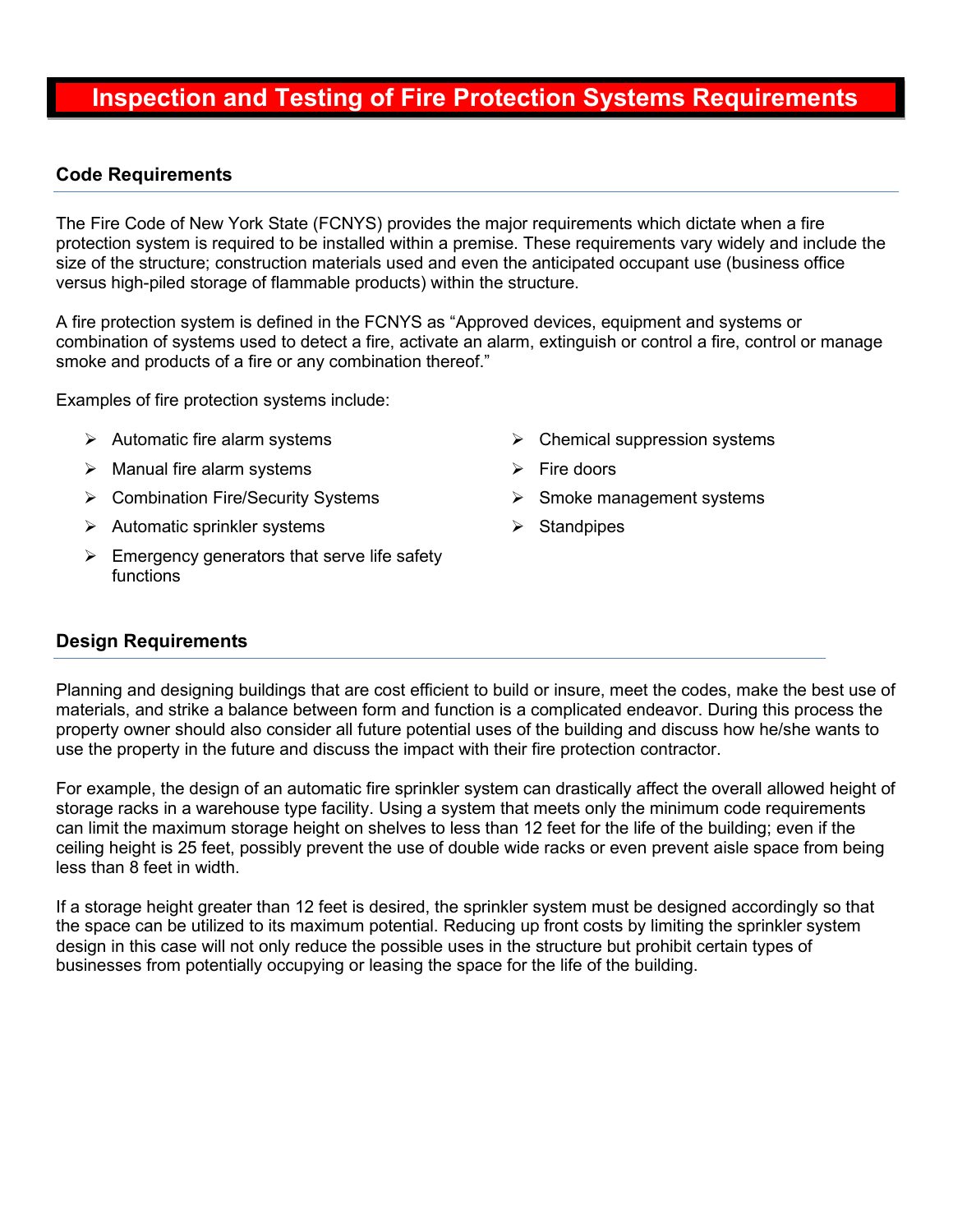#### **Definitions**

We have provided some common definitions to help you better understand the systems you may have within your facility and the installation/maintenance of these systems.

**Confidence Test Report.** A complete record of a fire protection system test, including problems found and any corrections made.

**Fire Alarm System.** A system or portion of a combination system that consists of components and circuits arranged to monitor and annunciate the status of fire alarm or supervisory signal-initiated devices and to initiate the appropriate response to those signals. This includes the fire alarm system components interconnected to security equipment.

**Fire Drills.** Fire drills are procedures conducted to test the preparedness of building occupants to evacuate a particular structure. Certain fire protection systems may be actuated when they facilitate or assist building occupants in evacuation. The purpose of a fire drill is not to be used to test a fire protection system.

**Fire Protection Systems.** Approved devices, equipment and systems or combinations of systems used to detect a fire, activate an alarm, extinguish or control a fire, control or manage smoke and products of a fire or any combination thereof.

**Fire Watch.** A fire watch is the action of an on-site person whose sole duty is to watch for the occurrence of fire through routine patrols.

**Functional Test.** This type of test does not typically meet all of the necessary tests needed for a complete yearly inspection. A functional test is a physical check of installed equipment to insure that fire protection systems or portions of the system operate. This typically involves verification of alarm operation by testing the operation of smoke detectors with canned smoke, pulling pull stations, verifying visual indicators (strobes) flash, audible indicators (horns) make a noise, electronically held doors close and that water-flow in sprinkler piping will trip the interconnected alarm.

**Impairment Coordinator.** The building owner or a specified designee responsible for evacuating a building or providing an approved "fire watch" when automatic fire sprinkler or fire detection systems are not fully operational. The impairment coordinator will also be responsible for managing the impairment program.

**Impairment Program.** Procedures to be followed when a fire protection, or other life safety equipment such as emergency generators or smoke control system is out of service for construction, alteration, or due to an emergency condition.

**Inspection.** This type of service does not typically meet all of the necessary tests needed for a complete yearly inspection. An inspection is a visual examination of a fire protection system or portion of the system to verify that the system appears to be in operating condition and is free from physical damage and complies with the applicable statutes and regulations adopted by the state director of fire protection. An inspection is only a component of a full-service testing process and is necessary to identify proper spacing of equipment or obstructions.

**Installation.** The initial placement of fire protection equipment or the extension, modification, or alteration of equipment after the initial placement.

**Maintenance.** Work or repairs performed on a fire protection system to keep the equipment operable.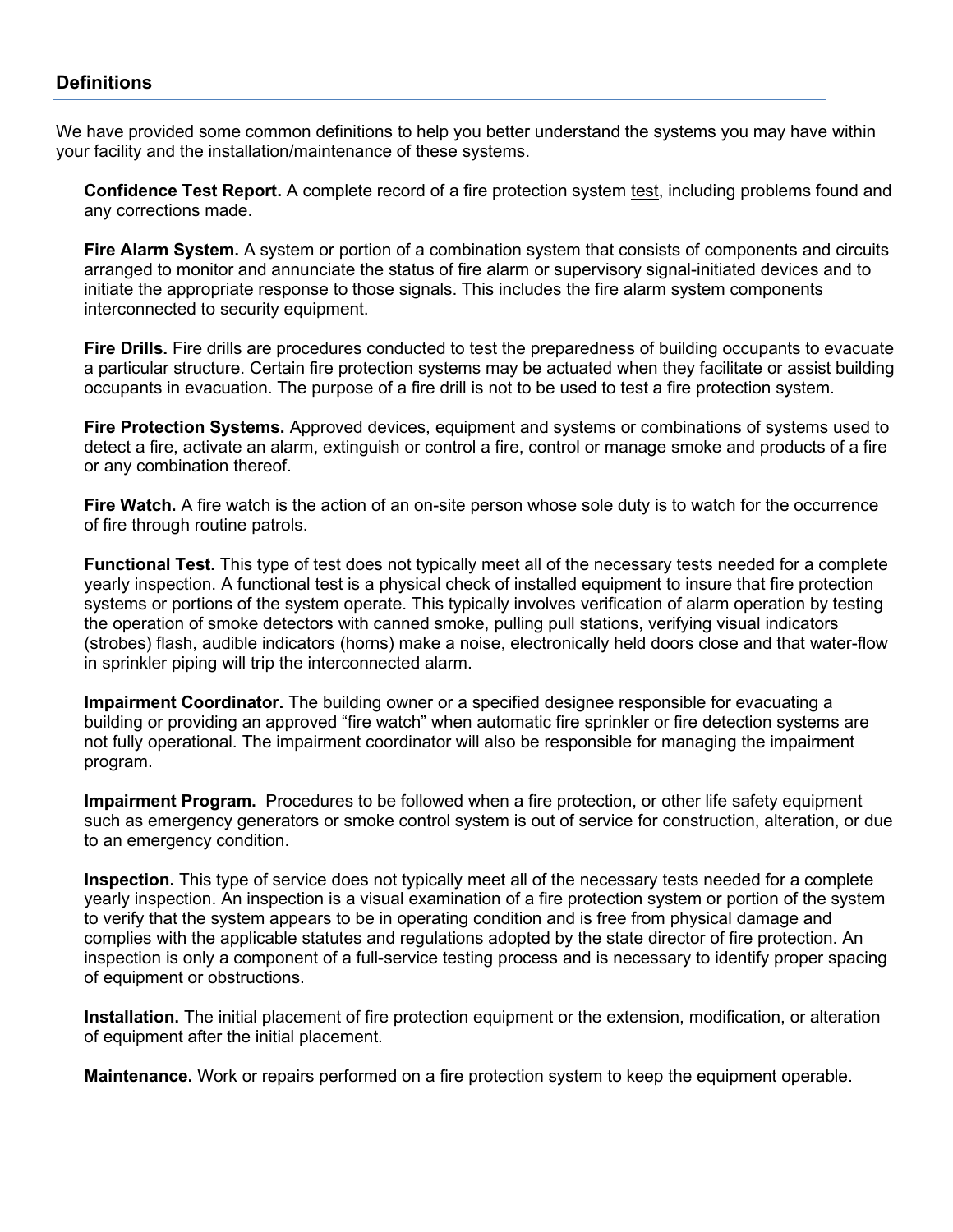**Record Drawings.** Drawings ("as builts") that document the location of all devices, appliances, wiring, sequences, wiring methods, connections of the components of a fire alarm system, locations of water mains, sprinkler pipe diameter, types of sprinkler heads and other details of fire protection systems as installed. It is typical for portions of systems to be moved or rerouted from the original design plans due to construction features that were not foreseeable. Record drawings detail these differences. These documents are required to be maintained for the life of the system and updated accordingly as the system is modified.

**Statement of Compliance.** A document that describes the features of the installation, operation (performance), service, equipment or devices installed with representation by the property owner, system installer, system supplier and service organization. Depending upon the type of fire protection system, the respective NFPA standard may refer to this document as a *Record of Completion*, *Contractor's Test and Material Certificate* or something else. These documents are required to be provided to the Fire Marshal's Office prior to scheduling final inspections on new installations. These documents are required to be maintained for the life of the system and updated accordingly as the system is modified.

**Testing.** A procedure used to examine and measure the function of fire protection systems and related equipment as intended by the fire code, nationally recognized standards and manufacturer's specifications. This includes conducting periodic physical checks on systems such as: pull-station operation, smoke detector sensitivity, audible sound levels, device spacing, water flow tests, fire pump tests, and trip tests of dry pipe, deluge, or preaction valves. These tests follow up on the original acceptance test at intervals specified in the appropriate NFPA standard (25, 72, 96, 2001, etc.).

#### **Inspection, Testing & Maintenance**

**Why Test?** Reliability is the driving force behind every inspection, testing and maintenance program regardless of the equipment or its use in industrial processes. During an emergency event, safety equipment needs to perform as designed. This is why firefighters test life saving equipment used on fire apparatus on a daily basis.

Fire protection systems provide the same vital role in protecting your business whether it's life safety or property preservation. Fire protection systems; often overlooked by the basic necessity for electricity and plumbing needs must be maintained in order ensure that the systems will perform as designed.

**Requirement.** Section 901.6 of the FCNYS specifies that fire detection, alarm and extinguishing systems **must be** maintained in an operative condition at **all** times, including systems required by the building code or voluntarily installed by the property owner. This periodic testing of fire protection systems is called *confidence testing.* These systems must be maintained even if a building is unoccupied.

**Who's Responsible?** Property owners, or another person designated in a lease of the premises, are responsible for and expected to schedule necessary confidence testing.

**Test Reports.** Records of inspections, test and maintenance are required to be maintained on the property for a minimum of 10 years and made available to the fire department upon request. After the system is tested, a copy of the service/inspection report is required to be sent to the Office of the Fire Marshal (OFM) by the owner or contractor performing the service within 30 business days.

This allows OFM staff to review the findings of the inspections, follow up on possible code violations that could reduce the reliability of your fire protection system and review the level of service being provided to the business community by your service provider. Defects and fire code violations noted in the contractor's report must be corrected. Failure to correct problems could result in additional inspection fees and code enforcement actions from the OFM.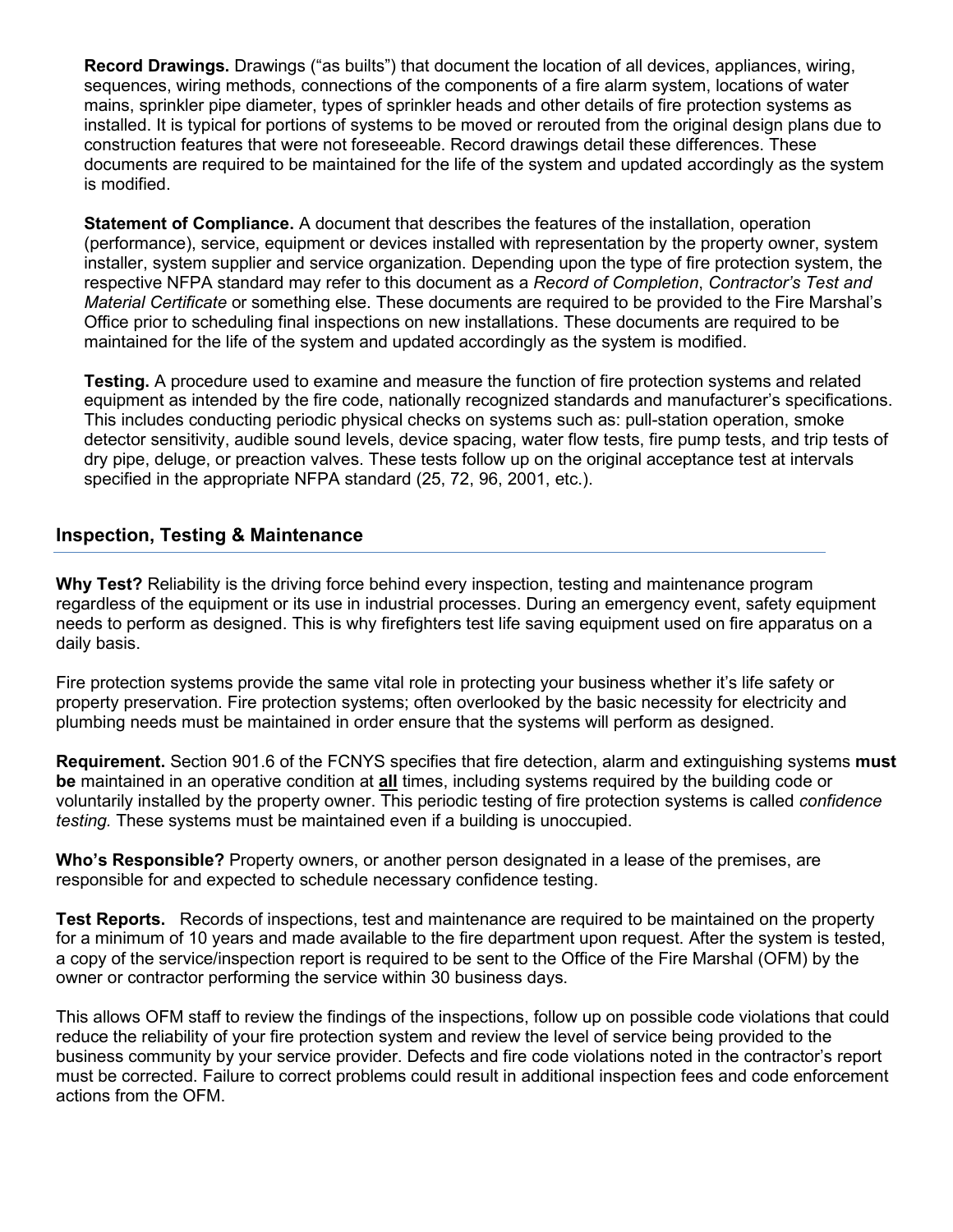**Systems out of Service.** Where a required fire protection system is out of service for more than 4 hours, the fire department and the Fire Marshal shall be notified immediately by completing the Town of Brighton notification of system out of service form. The building shall either be evacuated or an approved fire watch shall be provided for all occupants left unprotected by the shut down until the fire protection system has been returned to service. Reports and documentation of posted fire watch shall be of an acceptable format complying with the National Fire Protection Association standards

When systems are out of service, the property owner or specified designee shall assume the role of "impairment coordinator" who will manage the "impairment program."

#### **Inspection, Testing & Maintenance Schedule**

Fire protection systems are required by the fire code to be tested in accordance with nationally recognized standards. The most common standards are developed by the National Fire Protection Association (NFPA); which specify the components and testing schedule for the devices tested. Details of these specific frequencies can be found below. The following table provides only a brief summary of the testing schedules necessary. Due to the wide variability in fire protection system, various frequencies may be listed and are dependent upon the equipment installed.

| <b>Type of System</b>                                                                                                                    | <b>Standard</b>    | <b>Frequency of Tests</b>                     |
|------------------------------------------------------------------------------------------------------------------------------------------|--------------------|-----------------------------------------------|
| Portable fire extinguishers                                                                                                              | NFPA 10            | Yearly                                        |
| Carbon dioxide fire-extinguishing systems                                                                                                | NFPA 12            | Yearly                                        |
| Halon 1301 fire-extinguishing systems                                                                                                    | NFPA 12A           | Yearly                                        |
| Dry-chemical fire-extinguishing systems                                                                                                  | NFPA 17            | Semi-Annually                                 |
| Wet-chemical fire-extinguishing systems                                                                                                  | NFPA 17A           | Semi-Annually                                 |
| Water-based sprinkler systems<br>(Wet/dry pipe, deluge and pre-action systems)<br>Standpipe & Hose Systems<br>Fire Pumps<br>Foam Systems | NFPA <sub>25</sub> | Monthly, Quarterly, Annual & 5 Year Cycles    |
| Fire Alarm Systems                                                                                                                       | NFPA <sub>72</sub> | Monthly, Quarterly & Annual                   |
| Ventilation control and fire protection of commercial<br>cooking operations                                                              | NFPA 96            | Monthly, Quarterly, Semi-Annually and Yearly  |
| <b>Emergency Generators</b>                                                                                                              | <b>NFPA 110</b>    | Monthly & 3 Year Cycles                       |
| Water-mist Systems                                                                                                                       | <b>NFPA 750</b>    | Monthly, Quarterly, Annual & 5-12 Year Cycles |
| Clean-agent extinguishing systems                                                                                                        | <b>NFPA 2001</b>   | Yearly & 5 Year Cycles                        |

Additional bulletins are available that provide more detailed information on the testing frequency and requirements for each of the systems listed above. You may also consult with the Office of the Fire Marshal for more specific requirements on your system.